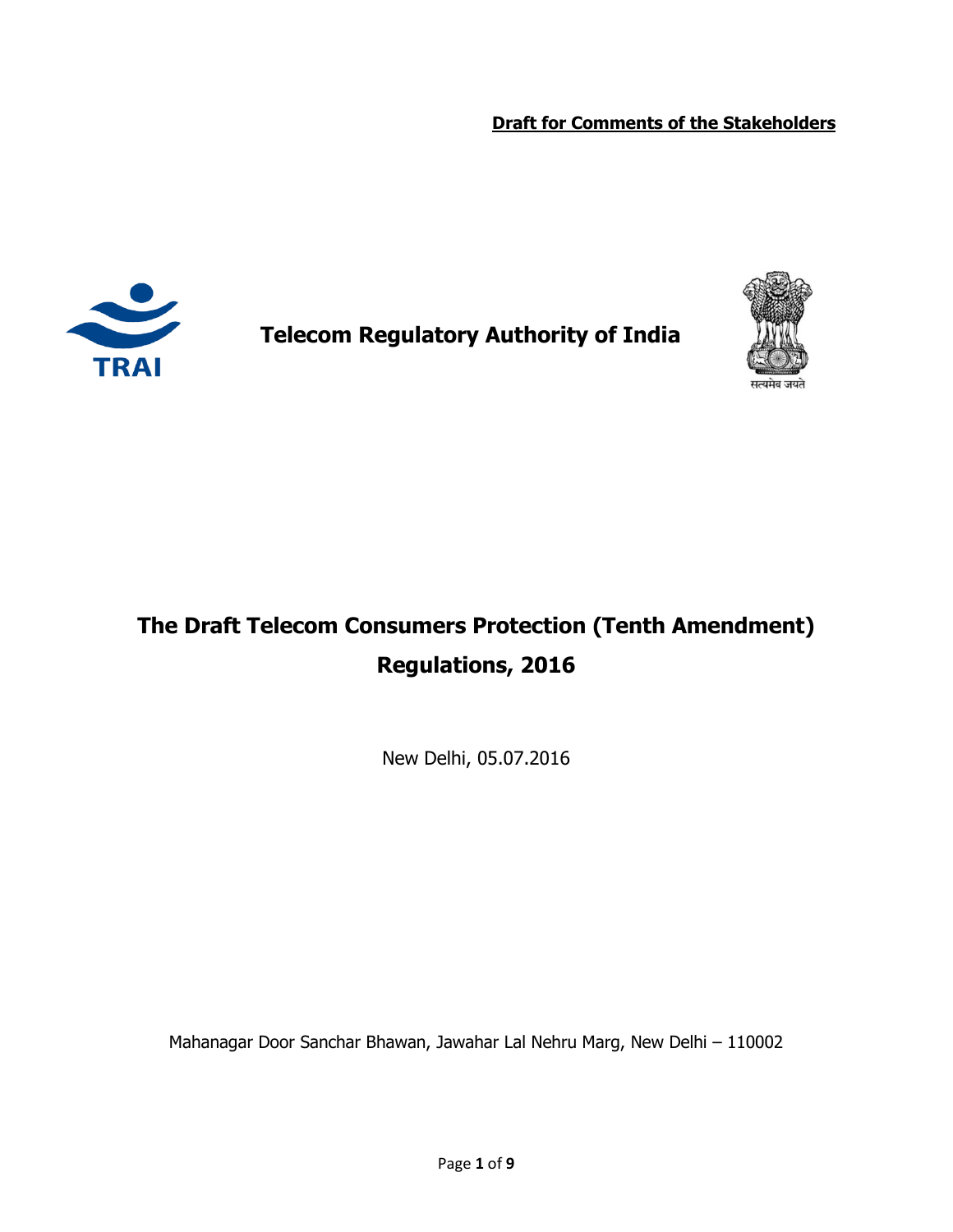**Stakeholders are requested to furnish their written comments on The Draft Telecom Consumers Protection (Tenth Amendment) Regulations, 2016 by 26.07.2016 to the Advisor (F&EA), TRAI, New Delhi. The comments may also be sent by e-mail to advfea1@trai.gov.in. For any clarification/ information, Smt. Vinod Kotwal, Advisor (F&EA), TRAI, New Delhi may be contacted at Tel. No. +91- 11-23230752, Fax: +91-11-23236650.**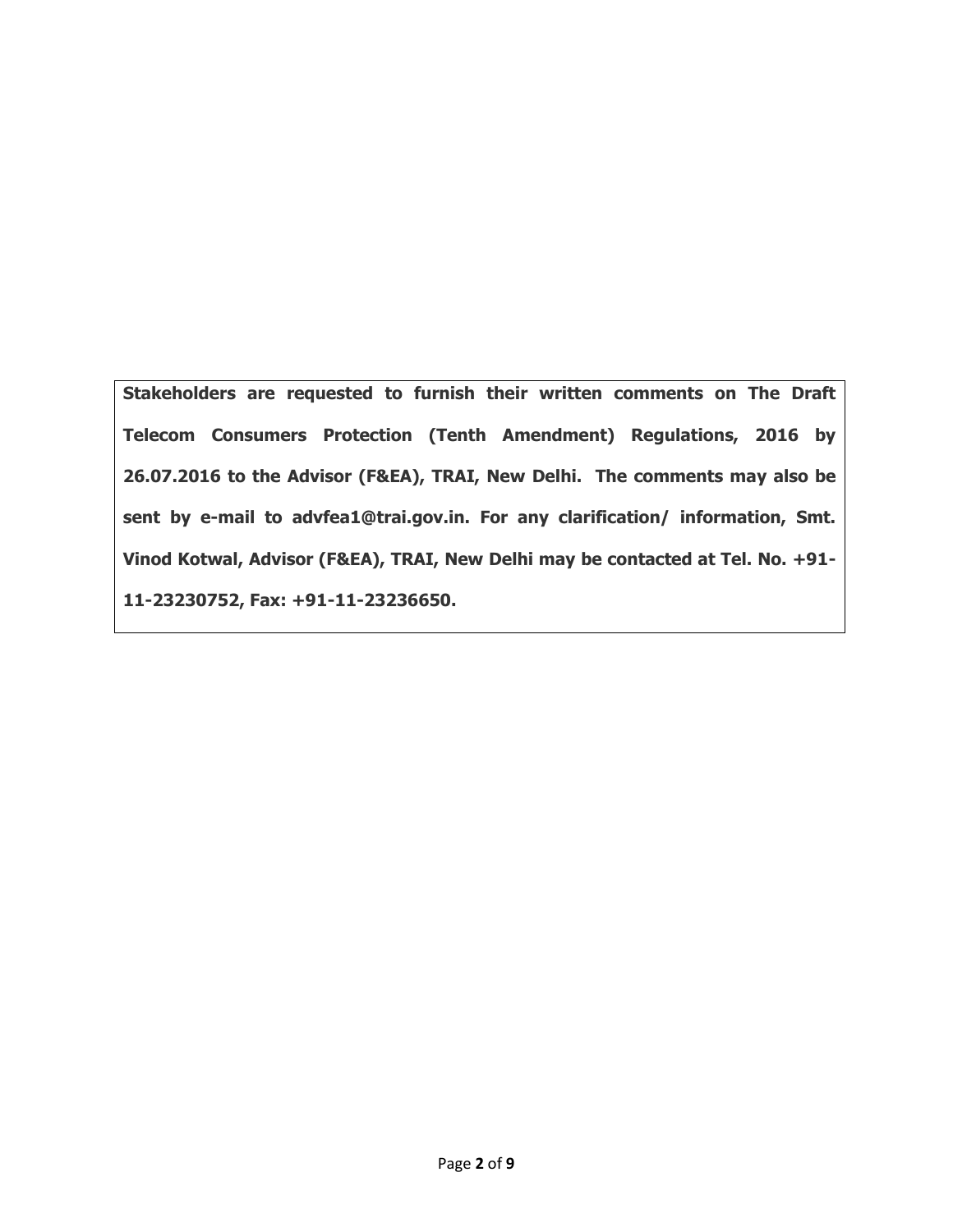**DRAFT**

### TO BE PUBLISHED IN THE GAZETTE OF INDIA, EXTRAORDINARY, PART III, SECTION 4

## **TELECOM REGULATORY AUTHORITY OF INDIA NOTIFICATION**

NEW DELHI, THE ……….., 2016

### **TELECOM CONSUMERS PROTECTION (TENTH AMENDMENT) REGULATIONS, 2016 (10 OF 2016)**

**No. 301-7(2)/2015-F&EA -----** In exercise of the powers conferred by section 36, read with sub-clauses (i) and (v) of clause (b) of sub-section (1) of section 11, of the Telecom Regulatory Authority of India Act, 1997(24 of 1997), the Telecom Regulatory Authority of India hereby makes the following regulations further to amend the Telecom Consumers Protection Regulations, 2012 (2 of 2012), namely:-

**1.** (1) These regulations may be called the Telecom Consumers Protection (Tenth Amendment) Regulations, 2016;

(2) These regulations shall come into force from the date of their publication in the Official Gazette.

**2.** In regulation 2 of the Telecom Consumers Protection Regulations, 2012 (hereinafter referred to as the principal regulations), in clause (o), the words "for a period not exceeding ninety days" and provisos thereunder shall be omitted;

**3.** In regulation 4 of the principal regulations,----

(a) in sub-regulation (2), in clause (c), for sub-clause (iii), the following sub-clause shall be substituted, namely-

"(iii) clearly indicates the validity period of the voucher which shall not exceed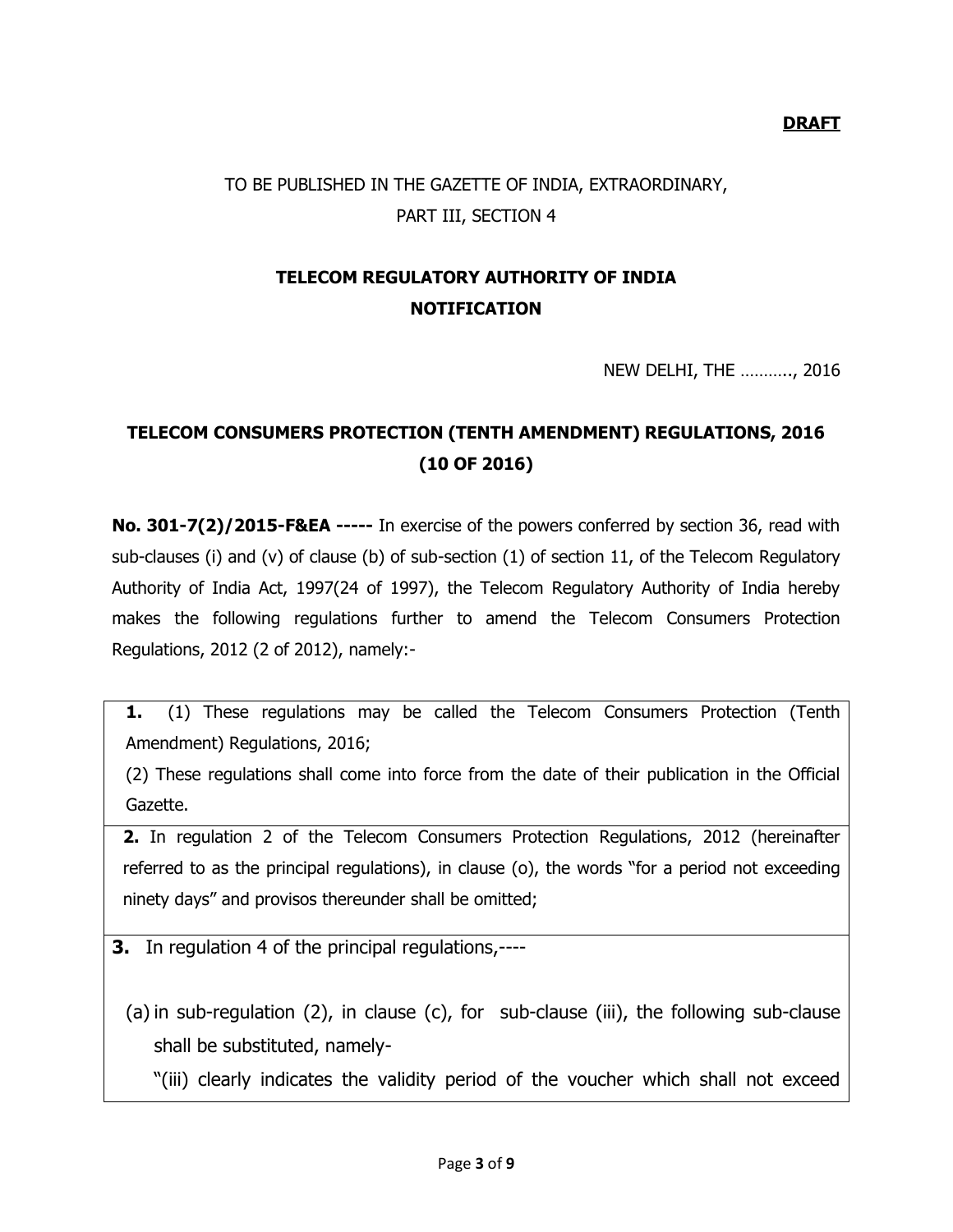ninety days:

Provided that the service provider may offer a voucher exclusively for data with validity period not exceeding three hundred sixty five days:

Provided further that the Special Tariff Voucher for SMS or data, having validity of more than seven days, may be renewed after obtaining the explicit consent of the consumer in accordance with the procedure specified in Schedule I and shall be deactivated, at any time, on the request of the consumer, in accordance with the procedure specified in Schedule II:

Provided also that no Special Tariff Voucher shall be renewed after its tariff has been revised.

#### **(Sudhir Gupta) Secretary**

Note.1. - The principal regulations were published in the Gazette of India, Extraordinary, Part III, Section 4 dated the  $6<sup>th</sup>$  January, 2012 vide notification number No. 308-5/2011- QOS dated the  $6<sup>th</sup>$  January, 2012.

Note.2. – The principal regulations were amended vide Notification No.308-5/2011-QOS and published in the Gazette of India, Extraordinary, Part III, Section 4 dated the  $11<sup>th</sup>$  January, 2012.

Note.3. – The principal regulations were further amended vide Notification No.308-5/2011-QOS and published in the Gazette of India, Extraordinary, Part III, Section 4 dated the  $21<sup>st</sup>$  February, 2012.

Note.4. - The principal regulations were further amended vide Notification No.308-5/2011-QOS and published in the Gazette of India, Extraordinary, Part III, Section 4 dated the  $7<sup>th</sup>$  March, 2012.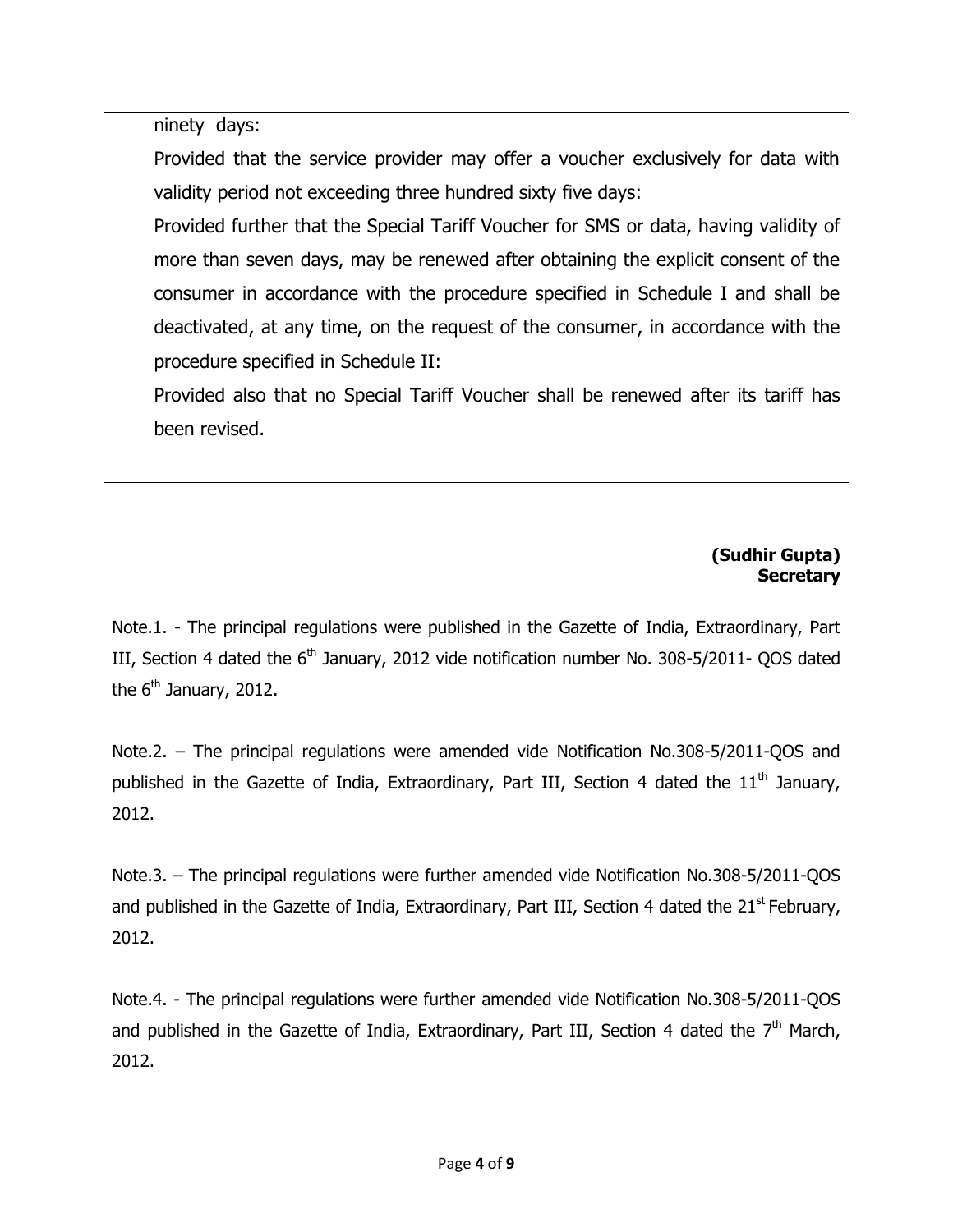Note. 5. -The principal regulations were further amended vide Notification No.308-5/2011-QOS and published in the Gazette of India, Extraordinary, Part III, Section 4 dated the 22<sup>nd</sup> October, 2012.

Note.6. – The principal regulations were further amended vide Notification No.308-5/2011-QOS and published in the Gazette of India, Extraordinary, Part III, Section 4 dated the 27<sup>nd</sup> November, 2012.

Note.7. – The principal regulations were further amended vide Notification No.308-5/2011-QOS and published in the Gazette of India, Extraordinary, Part III, Section 4 dated the  $21<sup>st</sup>$  February, 2013.

Note.8. – The principal regulations were further amended vide Notification No.308-3/2012-QOS and published in the Gazette of India, Extraordinary, Part III, Section 4 dated the 3rd December, 2013.

Note.9. – The principal regulations were further amended vide Notification No.308-1/2015-QOS and published in the Gazette of India, Extraordinary, Part III, Section 4 dated the  $7<sup>th</sup>$  August, 2015.

Note.10. – The principal regulations were further amended vide Notification No. 301-23/2015- F&EA and published in the Gazette of India, Extraordinary, Part III, Section 4 dated the 16th October, 2015.

Note.11 - The Explanatory Note explains the objects and reasons of the Draft Telecom Consumers Protection (Tenth Amendment) Regulations, 2016 (… of 2016).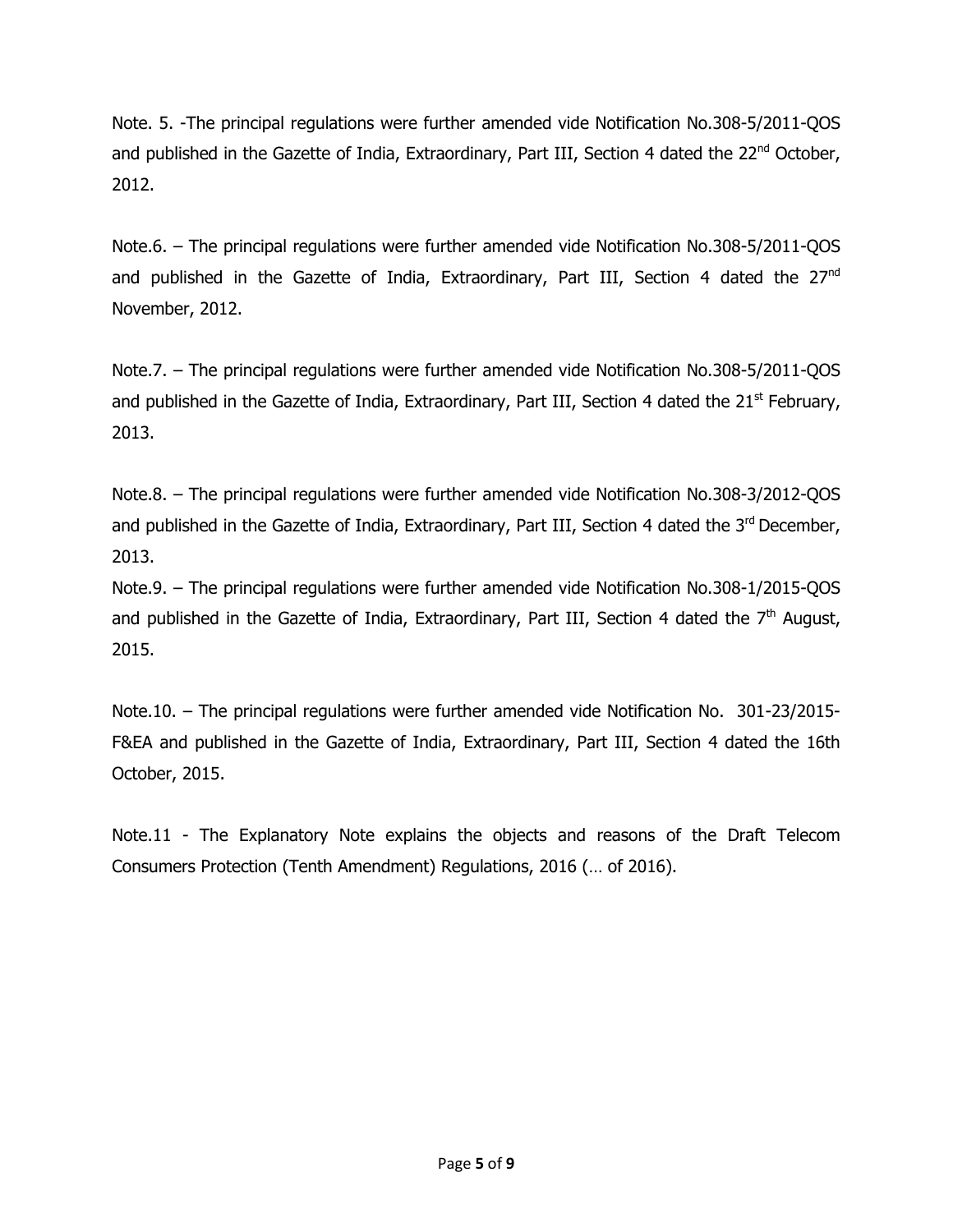#### **Explanatory Memorandum**

- 1. The policy and regulatory framework in the telecom sector involving competition, private participation and light-touch regulations has lead to a near-universal access and affordability of mobile telephony in the country. However, it has, so far, not been as successful in spreading Internet access services in the country. The countries which are ahead of India in the growth curve on use of Internet have witnessed a remarkable boost in economic growth, expansion in opportunities and improvement in service delivery on account of increase in Internet access<sup>1</sup>. International experience indicates that use of Internet serves as an enabler to accelerate growth by way of fueling efficiency and innovation. At the same time, it helps in achieving inclusiveness. The potential socio-economic benefits accruing out of the use of Internet seem to suggest that India can immensely benefit if the government and businesses make concerted efforts to ensure that Internet access facility reaches to one and all, particularly to those who are at the bottom of the pyramid.
- 2. Most of the Internet users in the country consume data (Internet) services on their mobile handsets<sup>2</sup>, as the market for wire line telecommunication services in India is much less developed. Even in the wireless segment, the situation of Internet subscription has not been very impressive. Only 31.35 crore wireless subscribers used Internet out of a total wireless subscriber base of 103.37 crore at the end of March, 2016. Thus the penetration of wireless Internet in the country was only 30% at the end of March, 2016. While the wireless data usage<sup>3</sup> grew by about 58% in one year (from the Quarter ending March, 2015 to the quarter-ending March 2016), the wireless subscriber base, which used Internet<sup>4</sup>, grew by mere 16% in a year (from 31.03.2015 to

l

 $^1$  As per a World Bank report, a 10% increase in broadband Internet penetration increases the per capita Gross Domestic Product (GDP) by 1.38% in the developing countries.

 $^2$  About 94% subscribers who use Internet consume it on their mobile handsets (i.e. wirelessly).

 $^3$  The wireless data usage grew from 285431 Terabytes (TB) in the Quarter ending March, 2015 to 451185 TB in quarter-ending March 2016.

<sup>&</sup>lt;sup>4</sup> The subscriber base which used wireless Internet, has grown from 27.04 crore as on 31.03.2105 to 31.35 crore as on 31.03.2106.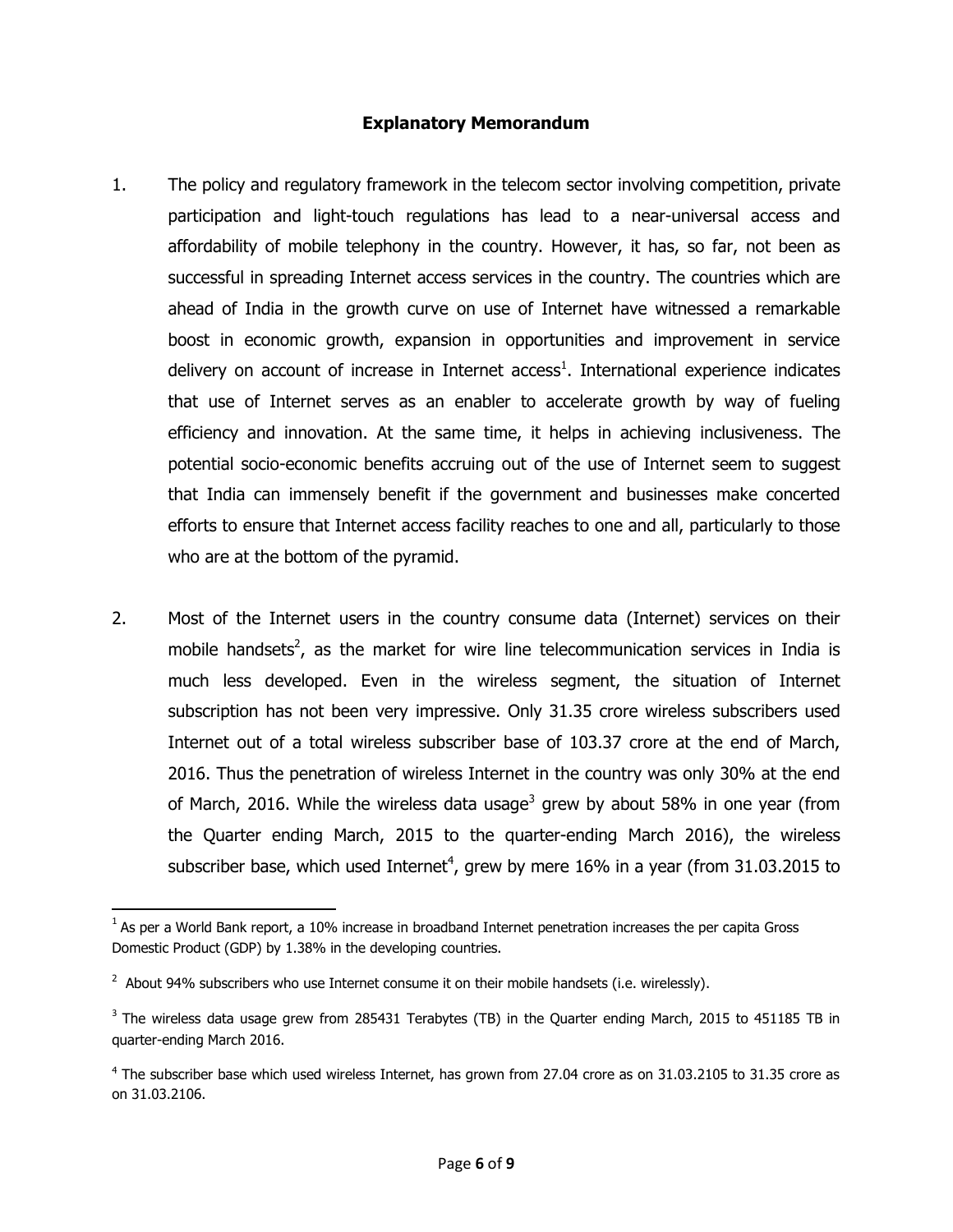31.03.2016). It seems that the existing subscribers, having discovered the benefits of Internet usage, have increased their consumption of data (Internet), but the consumers who are yet to be connected are not getting induced to access internet. Apparently, the challenges in improving wireless Internet penetration have been from both, the demand side as well as the supply side. The following reasons seem to be plaguing the adoption of wireless Internet in the country:

- (i) Low level of literacy and even lower digital literacy
- (ii) Low perceived utility of Internet
- (iii) Lack of adequate Internet coverage
- (iv) Non-affordability of data amongst marginal consumers
- 3. Undisputedly, non-affordability of data offerings is one of the major factors of poor uptake of Internet, particularly amongst the marginal consumers. In the recent past, the Authority, has received many complaints from the consumers stating that the 'special tariff voucher with only data benefits' (popularly known as data-packs) available in the market are unaffordable to them because most of such vouchers have a very short period of validity. As per the framework for tariff vouchers established by Telecom Regulatory Authority of India (hereinafter, referred to as, the Authority) through the Telecom Consumers Protection Regulations, 2012 (hereinafter, referred to as TCPR, 2012), the service providers can offer special tariff vouchers with a period of validity not exceeding 90 days.
- 4. It is understood that many consumers, who have recently begun using wireless Internet (on their mobile handsets), consume much less data (Internet) services; therefore, a significant portion of the volume of data offered in the data-packs subscribed by them remains unutilized by the time expiry date of data-pack arrives. The unutilized data in the data-pack is forfeited upon expiry of the period of validity. As a result, the effective price per Megabyte of data to such consumers turns out to be much higher. Hence the recent consumer complaints regarding non-affordability of data-packs.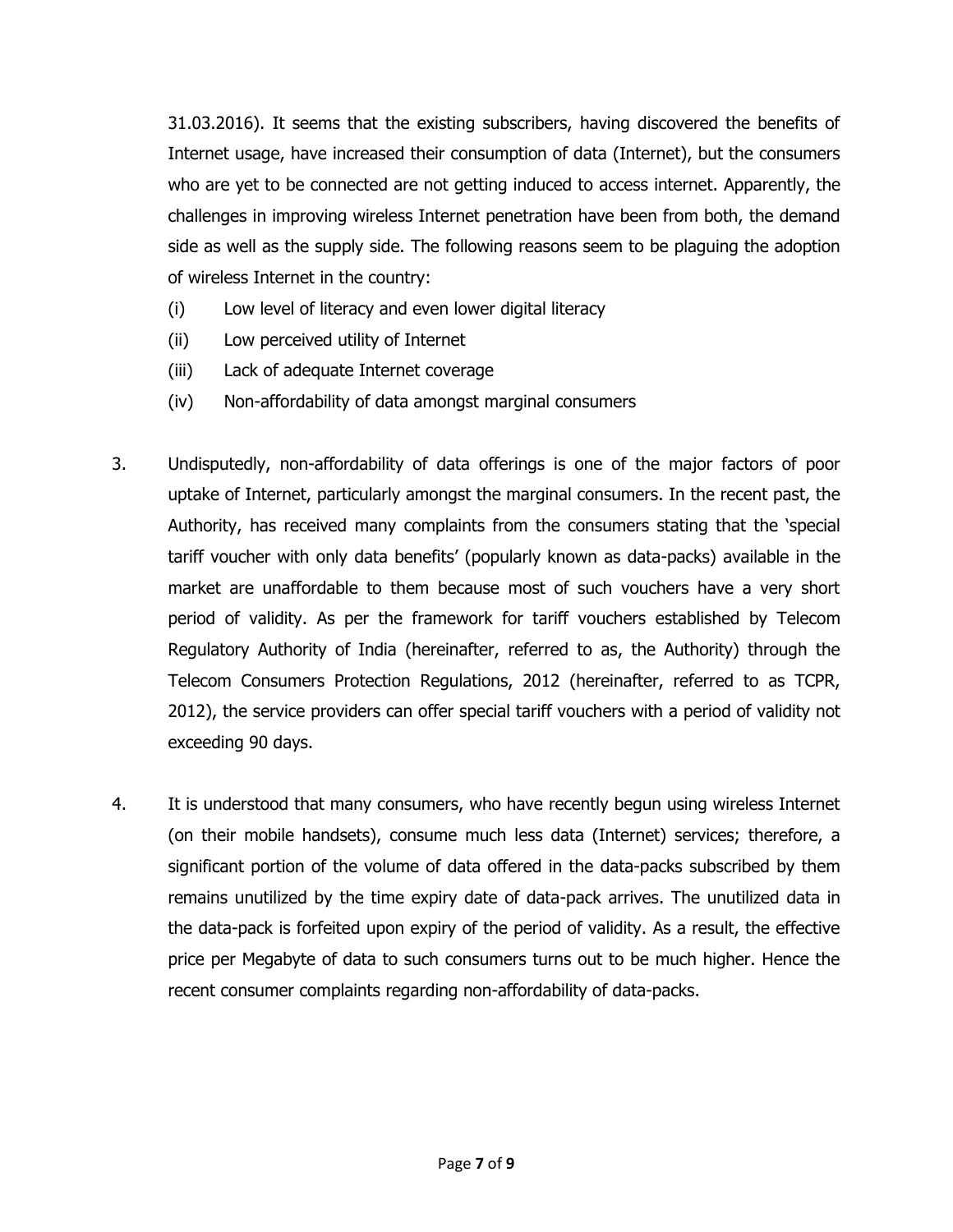- 5. Requests have been received in TRAI seeking longer validity for data-packs (i.e. Special Tariff Vouchers with only data benefits) apparently to address the concerns of marginal consumers of wireless Internet.
- 6. The Authority has examined the various aspects of the suggestion to have longer validity in respect of Special Tariff Vouchers providing only data. The question arises as to the maximum validity period that could be allowed for STVs that provide exclusive data. The set of new prepaid consumers on any service provider's network comprises of the following categories:
	- (i) First-time mobile consumers; and
	- (ii) Consumers who have migrated from some other service provider's network.
- 7. A significant portion of both of the afore-mentioned categories of consumers are relatively more price sensitive than an average pre-paid consumer. The service providers devise strategies to serve such consumers through cheaper tariffs to ensure long-term loyalty. Nevertheless, such consumers keep looking for more attractive offers in the market. As a result, the churn-rate for such consumers is much higher than the churnrate of average prepaid consumers and apparently the average lifetime of a new prepaid mobile connection is in the range of six months to a year.
- 8. Keeping in view the above, it appears reasonable to keep the maximum period of validity for the "data only" STVs, which are intended to be offered to attract marginal consumers, first-time data users and price-sensitive consumers, as one year (365 days).
- 9. It is expected that allowing "data only" STVs to have validity up to 365 days, would provide more flexibility to the service providers to offer innovative data products. The consumers, who use less of data services than average and those, who are presently not using any data services are likely to be the primary target consumers of such longer validity STVs. If the service providers make available attractive products of this kind, many first-time data users would be induced to try consumption of data services as they may not be required to activate voucher frequently because of longer validity. This is likely to boost Internet penetration in the country and, in turn, would reap socioeconomic benefits to the country.